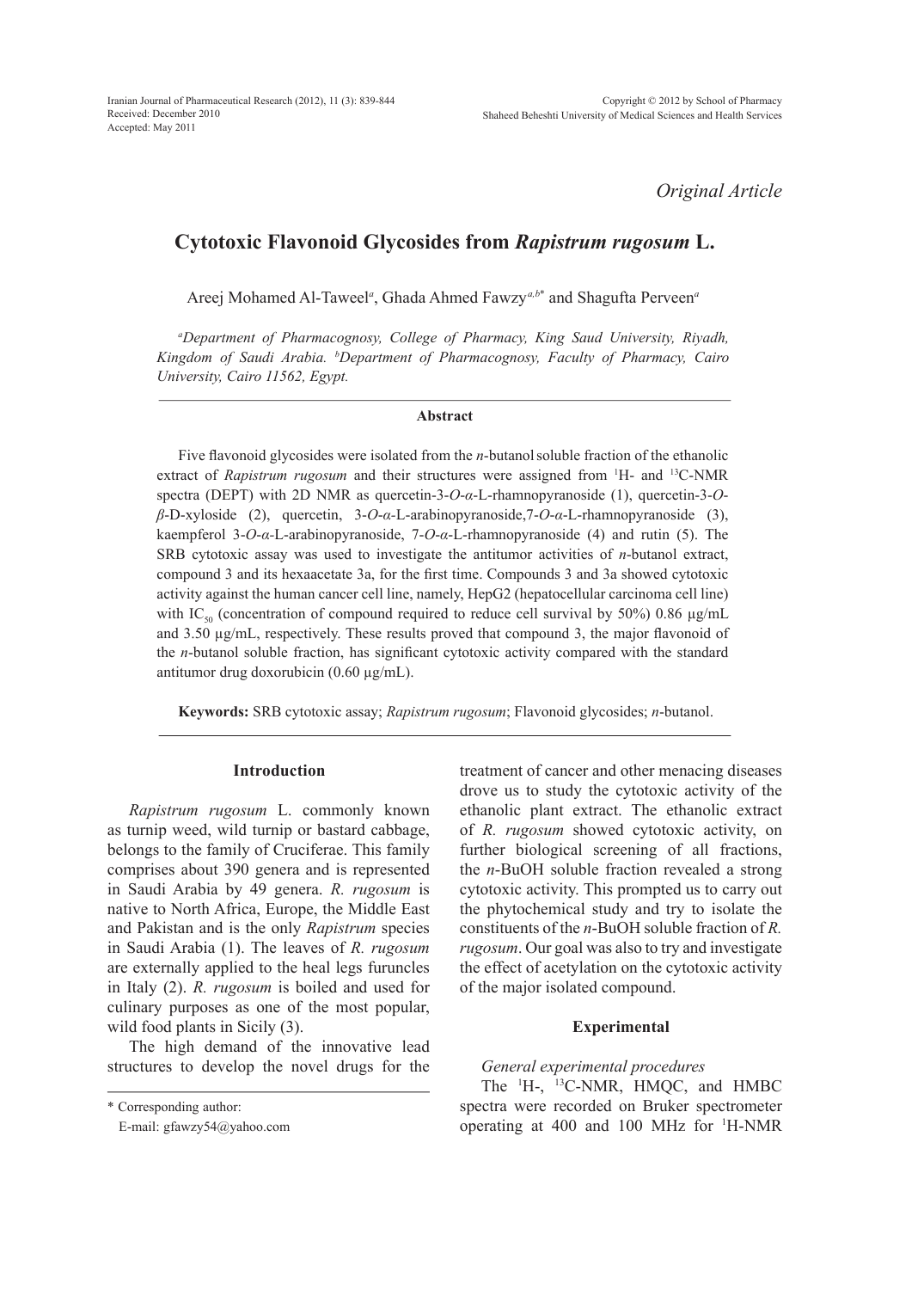and 13C-NMR, respectively. The chemical shift values are reported in ppm (*δ*) unit and the coupling constants (*J*) are in Hz. The column chromatography was carried out on various adsorbents including silica gel 230-400 mesh, cellulose and sephadex LH-20 (E. Merck, Darmstadt, Germany). FAB and HRFABMS (neg. mode, matrix: glycerol) on JEOL JMS-HX110, mass spectrometer and Thin layer chromatography (TLC) were performed on precoated silica gel  $F_{254}$  plates (E. Merck, Darmstadt, Germany), silica gel RP-18  $F_{254}$  and cellulose. The detection was done at 254 nm by spraying with ceric sulphate and  $AICI_3$  reagents.

#### *Plant material*

The aerial parts of *R. rugosum* (1.00 Kg) were collected from Riyadh (Saudi Arabia) in February 2007 and identified by Dr. M. Atique Al-Rahman, Prof. of Taxonomy, College of Pharmacy, King Saud University, where a voucher specimen (No. 8) has been deposited.

## *Extraction and isolation*

The air-dried powdered aerial parts of the plant (1.00 Kg) were subjected to the extract with 80% EtOH. The total extract (150 g) was suspended in water (250 mL) and successively partitioned with *n*-hexane  $(4 \times 300 \text{ mL})$ , chloroform (4  $\times$  300 mL) and *n*-butanol (5  $\times$ 300 mL). The dried *n*-butanol extract (30 g) was subjected to fractionation on a Sephadex LH-20, using MeOH :  $H_2O$  as eluent. Fractions were collected and grouped into (A-C) fractions through TLC analyses on silica 60  $F_{254}$  gelcoated glass sheets developed with *n*-BuOH :  $AcOH$  : H<sub>2</sub>O (60 : 15 : 25).

Fraction A (3 g) was chromatographed on a Sephadex LH-20 column using *n*-BuOH/*iso-*pr. OH/H<sub>2</sub>O (BIW, 4:1:5, organic layer) for elution to afford 4 sub-fractions (I-IV). Sub-fraction II contained only one spot and it was then purified on a Sephadex LH-20 column with MeOH (eluent) to give compound 3 (75 mg). Subfraction III was chromatographed on a cellulose column with  $80\%$  MeOH/H<sub>2</sub>O as eluent and the collected fraction was further purified on Sephadex column with EtOH to yield compound 4 (15 mg).

Fraction B (1 g) was chromatographed on a

Sephadex LH-20 column using *n*-BuOH/*iso-*pr.  $OH/H<sub>2</sub>O (BIW, 4:1:5, organic layer)$  for elution to afford 3 sub-fractions (I-III). Sub-fraction I contained only one spot and it was then purified on a Sephadex LH-20 column with MeOH:  $H_2O$  $(2: 8)$  as eluent to give compound 5 (13 mg).

Fraction C  $(1.5 g)$  was a binary mixture which was separated on a cellulose column with 80% MeOH/H<sub>2</sub>O to afford 1 (15 mg) and 2 (12 mg).

#### *Acetylation of compound 3 (3a)*

Compound 3 (20 mg) was dissolved in pyridine-acetic anhydride (1:1, 2 mL) and stirred overnight at room temperature. The mixture was evaporated to dryness at rotary evaporator in vacuum under  $N_2$  which gave a hexaacetate of 3 as white amorphous powder. HRFABMS (-ve ion mode):  $m/z$  831.0625 calcd. for  $C_{38}H_{39}O_{21}$ , 831.0633.

## *Acid Hydrolysis of compound 3*

Compound 3 (5 mg) in MeOH (5 mL) containing 1N HCl (5 mL) was refluxed for 4 h, concentrated under reduced pressure and diluted with  $H_2O$  (10 mL). It was extracted with EtOAc and the residue recovered from the organic phase yielded quercetin as an aglycone. The remaining aqueous solutions were evaporated to dryness, resolved in MeOH and subjected to TLC analysis (eluent: EtOAc-MeOH- $H_2O$ -HOAc, 6:2:1:1). The chromatogram was sprayed with aniline hydrogen phthalate followed by heating at 100°C. The sugars were identified after the comparison through authentic standards.

#### *Cytotoxicity assay*

*In-vitro SRB cytotoxic assay against Human liver cancer cell line (HepG2 cells)*

Potential cytotoxicity of *n*-butanol extract, compounds 3 and 3a were tested using the method of Skehan and Storeng (4). The sensitivity of the human tumor cell lines to thymoquinone was determined through the SRB assay. SRB is a bright pink aminoxanthrene dye with two sulphonic groups. It is a protein stain that binds to the amino groups of intracellular proteins under mildly acidic conditions to provide a sensitive index of cellular protein content. Hepatocellular cell line (HepG2) was obtained frozen in liquid nitrogen at -180°C from the American Type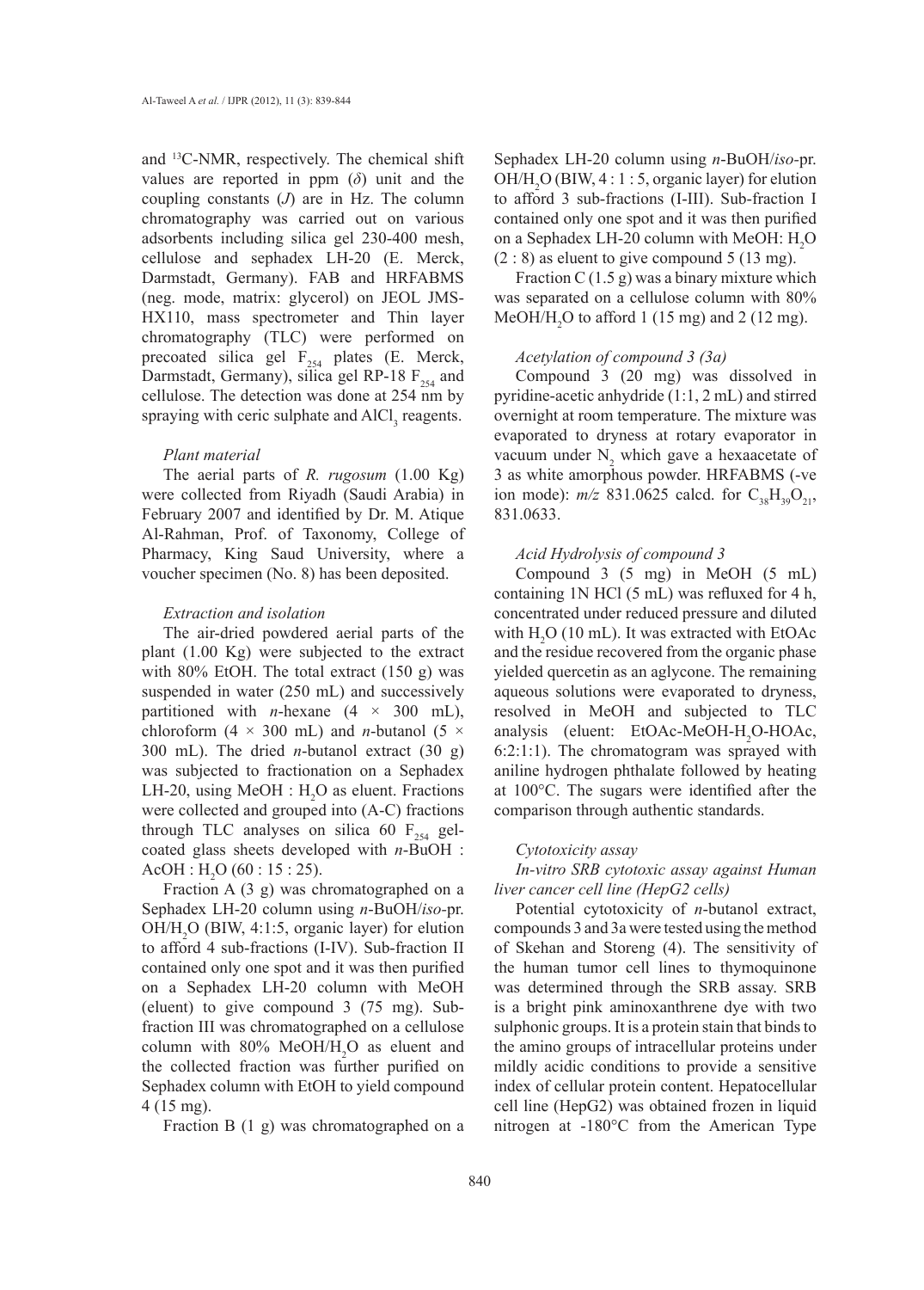Table 1. Effect of *n*-butanol extract, compounds 3 and 3a on liver carcinoma cell line (HepG2). Mean of surviving fraction  $\pm$  SD,  $n = 6$ .

| <b>Tumor cell line</b> | Extract and compounds conc. $\mu$ g/mL | <i>n</i> -butanol extract      | Compound 3        | Compound 3a                    | Doxorubicin <sup>c</sup> |
|------------------------|----------------------------------------|--------------------------------|-------------------|--------------------------------|--------------------------|
| HepG2                  | 0.000                                  | $1.000 \pm 0.000$              | $1.000 \pm 0.000$ | $1.000 \pm 0.000$              | $1.000 \pm 0.000$        |
|                        | 1.000                                  | $0.973 \pm 0.180^{\circ}$      | $0.485 \pm 0.186$ | $0.847 \pm 0.115$ <sup>a</sup> | $0.347 \pm 0.117$        |
|                        | 2.500                                  | $0.678 \pm 0.172$ <sup>a</sup> | $0.477 \pm 0.161$ | $0.597 \pm 0.149$              | $0.350 \pm 0.136$        |
|                        | 5.000                                  | $0.479 \pm 0.227$              | $0.291 \pm 0.070$ | $0.358 \pm 0.117$              | $0.359 \pm 0.124$        |
|                        | 10.000                                 | $0.430 \pm 0.159$              | $0.249 \pm 0.089$ | $0.360 \pm 0.136$              | $0.345 \pm 0.115$        |
| ${}^{\rm b}IC_{50}$    |                                        | $4.78 \mu$ g/mL                | $0.86 \mu g/mL$   | $3.50 \mu g/mL$                | $0.60 \mu$ g/mL          |

"Significantly different from standard drug at  $p \le 0.01$ , using ANOVA and Tukey-Kramer multiple comparisons tests.<sup>b</sup>IC<sub>s0</sub>: concentration of compound required to reduce the cell survival by 50%. Doxorubicin: standard antitumor drug.

Culture Collection and the tumor cell line was maintained in the National Cancer Institute, Cairo, Egypt, through serial sub-culturing. The cell lines were grown in monolayer cultures in RPMI 1640 medium (Sigma Chemical Co., St. Louis, Mo, U.S.A) supplemented with 10% Fetal Bovine Serum (FBS) (Sigma Chemical Co., St. Louis, Mo, U.S.A), Penicillin/ Streptomycin (Sigma Chemical Co., St. Louis, Mo, U.S.A): 100 units/mL Penicillin and 2 mg/ mL Streptomycin and maintained at 37°C in a 5%  $CO<sub>2</sub>/95%$  air atmosphere, with 95% humidity. Cells were plated in 96-multiwell plate (10<sup>4</sup>cell/ well) for 24 h before the treatment with tested compounds to allow the attachment of cell to the wall of the plate. Different concentrations of the tested compounds  $(1, 2.5, 5 \text{ and } 10 \mu\text{g/mL})$  were added to the cell monolayer. Monolayer cells were incubated with compounds for 48 h at 37°C in 5%  $CO<sub>2</sub>$  atmosphere. After 48 h, cells were fixed, washed and stained with sulforhodamine B (SRB) stain (Sigma Chemical Co., St. Louis, Mo, U.S.A. 0.4 % SRB dissolved in 1 % acetic acid was used as a protein dye). Excess stain was washed with acetic acid and the attached stain was recovered with Tris-EDTA buffer. Color intensity was measured in an ELISA reader (Meter tech.  $\Sigma$  960, U.S.A.) at  $\lambda_{\text{max}}$  564 nm. The mean background absorbance was automatically subtracted and the mean values of each drug concentration were calculated. The relation between the surviving fraction and compound concentration was plotted to get the survival curve of the tumor cell line after the specified tested compounds. Furthermore, the  $IC_{50}$  of each tested compound was calculated using Graph-Pad PRISM program (Graph-Pad, UK) (5). The

standard antitumor drug used was doxorubicin.

#### **Results and Discussion**

The mixture of flavonoid glycosides obtained from the *n*-BuOH fraction of the ethanolic extract of *R. rugosum* was subjected to a series of column chromatographic separations to isolate compounds 1-5, namely; quercetin-3-*O*-*α*-L- rhamnopyranoside (1), quercetin-3-*O*-*β*-D-xyloside (2), quercetin, 3-*O*-*α-*Larabinopyranoside,7-*O*-*α*-L-rhamnopyranoside (3), kaempferol 3-*O*-*α-*L-arabinopyranoside, 7-*O*-*α*-L-rhamnopyranoside (4) and rutin (5). Their structures were established via mass and NMR spectroscopy including 2D NMR techniques and through comparison with the reported data in the literature (6-13).

*Quercetin; 3-O-α-L-arabinopyranoside, 7-O-α-L-rhamnopyranoside (3*)

*Yellow crystalline solid (75 mg), M.p. 248- 250ºC*: EIMS *m/z* (rel. int.): 302 (100), 270 (10), 152 (27), 134 (28). HRFABMS (-ve ion mode):  $m/z$  579.0625 calcd. for C<sub>26</sub>H<sub>27</sub>O<sub>15</sub>, 579.0633. H-NMR (400 MHz, DMSO-*d6* ) δ: 6.44 (1H, d, *J* = 2.0 Hz, H-6), 6.78 (1H, d, *J* = 2.0 Hz, H-8), 6.82 (1H, d, *J* = 8.0 Hz, H-5′), 7.56 (1H, d, *J* = 2.2 Hz, H-2′), 7.70 (1H, dd, *J* = 8.0, 2.2 Hz, H-6′), 5.56 (1H, brs, H-1′′′), 5.30 (1H, d, *J* = 4.5 Hz, H-1′′), 3.76 (1H, dd, *J* = 8.4, 4.7 Hz, H-2′′), 3.53 (1H, m, H-3′′), 3.63 (1H, m, H-4′′), 3.24 (1H, m, H-5a′′), 3.62 (1H, m, H-5b′′), 3.5 (1H, m, H-2′′′), 3.3 (1H, m, H-3′′′), 3.1 (1H, m, H-4′′′), 3.2 (1H, m, H-5′′′), 1.12 (3H, d, *J* = 5.5 Hz, H-6''), <sup>13</sup>C-NMR (100 MHz, DMSO- $d_6$ ) δ: 156.7 (C-2), 133.8 (C-3), 177.6 (C-4), 160.8 (C-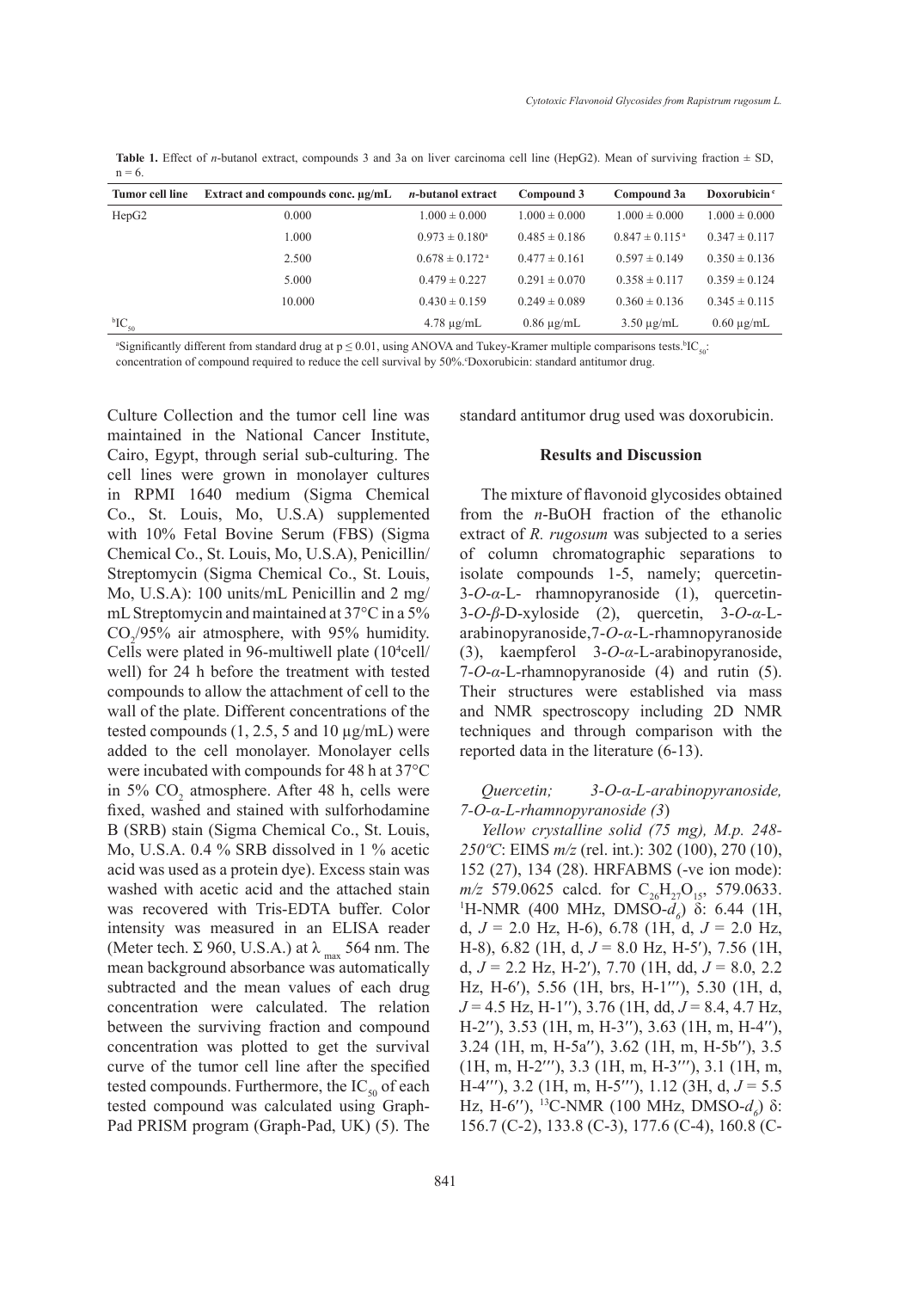

**Figure 1.** The effects of different concentrations of the *n*-butanol extract, compounds 3 and 3a on HepG2 cell survival as assessed through the SRB Cytotoxic Assay.

5), 98.4 (C-6), 161.6 (C-7), 94.3 (C-8), 156.8 (C-9), 105.5 (C-10), 120.7 (C-1′), 115.8 (C-2′), 145.0 (C-3′), 148.8 (C-4′), 115.2 (C-5′), 122.1 (C-6′), 101.2 (C-1′′), 70.2 (C-2′′), 71.5 (C-3′′), 65.9 (C-4′′), 64.2 (C-5′′), 99.4 (C-1′′′), 70.3 (C-2′′′), 70.4 (C-3′′′), 71.6 (C-4′′′), 70.0 (C-5′′′), 17.8 (C-6′′′).

The major compound 3 was derivatized into its hexaacetate derivative (3a) and analyzed through HRFABMS and NMR. The major flavonoid diglycoside (3) and its hexaacetate (3a) were screened for cytotoxicity against the human cancer cell line, namely, HepG2 (hepatocellular carcinoma cell line). From the results shown in Table 1 and Figures 1 and 2, it could be seen that compound 3 shows a significant cytotoxic activity against the liver carcinoma cell line  $(IC_{50} = 0.86 \mu g/mL)$ , while the acetylated compound 3a shows a lower cytotoxic activity  $(IC<sub>50</sub> = 3.50 \mu g/mL)$  compared to the standard drug doxorubicin (IC<sub>50</sub> = 0.60  $\mu$ g/mL).

Quercetin-3-*O*-*α*-L-rhamnopyranoside (1), quercetin-3-*O-β*-D-xyloside (2), quercetin, 3 -*O*-*α -*L-arabinopyranoside,7-*O*-*α*-L-



**Figure 2.** The IC<sub>50</sub>-values of n-butanol extract, compounds 3 and 3a.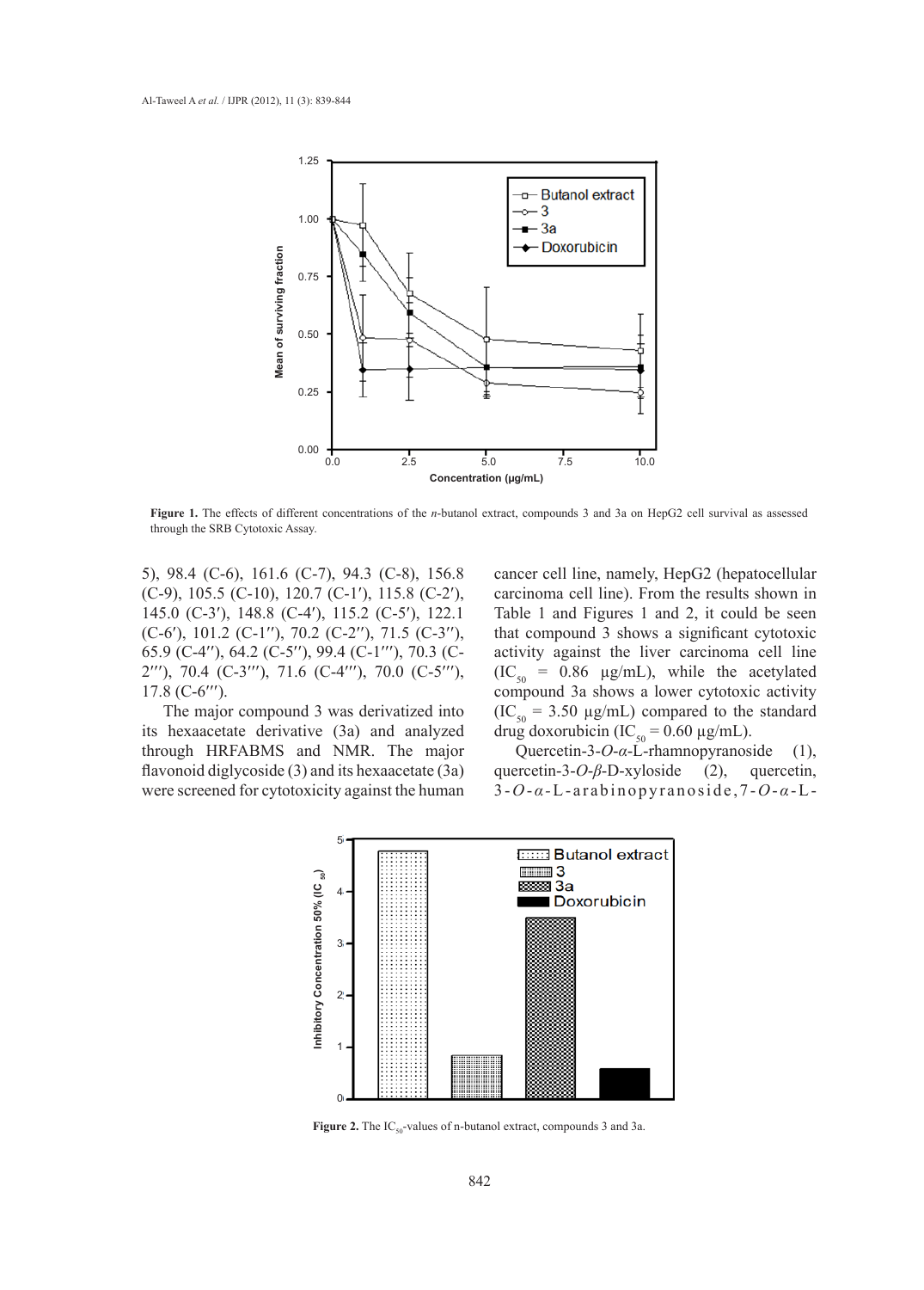

**Figure 3.** Structure of compounds 3 and 3a.

rhamnopyranoside (3), kaempferol 3-*O*-*α-*Larabinopyranoside, 7-*O*-*α*-L-rhamnopyranoside (4) and rutin (5) have been isolated for the first time from *Rapistrum*. By means of chemical methods and spectroscopic analyses, the structures of these compounds (1-5) were established. There were no previous published reports dealing with the NMR data of the flavonoid diglycoside 3.

Compound 3 was obtained as a yellow crystalline solid. The HRFABMS of 3 exhibited a pseudomolecular ion peak [M-H]- at *m/z* 579.0625 (calcd. for  $C_{26}H_{27}O_{15}$ , 579.0633) consistent with the molecular formula of  $C_{26}H_{27}O_{15}$ . The EIMS spectrum showed different peaks of aglycone at *m/z* 302, 270, 154 and 150. The UV spectrum exhibited characteristic absorption maxima for a flavonoid glycoside at  $\lambda_{\text{max}}$  (nm), (MeOH): 260, 300 (sh). The EIMS gave a peak at *m/z* 302 due to successive losses of sugar moieties. The <sup>1</sup> H NMR spectrum displayed a signal at *δ* 12.50 for a chelated hydroxyl group and two meta coupled protons of ring A at  $\delta$  6.44 (d,  $J = 2.0$  Hz) and 6.78 (d,  $J = 2.0$  Hz). It further showed three aromatic protons of ring B forming an ABX

system at *δ* 6.82 (d, *J* = 8.0 Hz, H-5), *δ* 7.56 (d, *J* = 2.2 Hz, H-2) and *δ* 7.70 (dd, *J* = 8.0, 2.2 Hz, H-6′). In the aliphatic region, an anomeric proton signal at  $\delta$  5.30 (d,  $J = 4.5$  Hz), together with two oxymethylene protons observed at  $\delta$ 3.24 (m) and  $\delta$  3.62 (m) were indicative to the presence of *α*-L-arabinopyranoside moiety. The second anomeric proton was observed at δ 5.56 as (brs). The <sup>1</sup> H NMR spectrum further showed signals of oxymethine protons in the range of  $\delta$ 3.76-3.10 and the methyl protons resonated at *δ* 1.12 (d,  $J = 5.5$  Hz) which was characteristic for *α*-L-rhamnopyranoside moiety.

The 13C NMR and DEPT spectra showed twenty-six signals comprising one methyl, one methylene, fourteen methine and ten quaternary carbons. The signals at *δ* 156.7, 133.8, 177.6 and 105.5 were typical of C-2, C-3, C-4 and C-10 of a flavonol moiety. The signals of two anomeric carbons of the sugar moieties appeared at *δ*  101.2 and 99.4. Assignment of all  $^1$ H and  $^{13}$ C resonances was proved through their comparison with the reported data in the literature  $(6-13)$ . Acid hydrolysis of 3 provided L-arabinose and